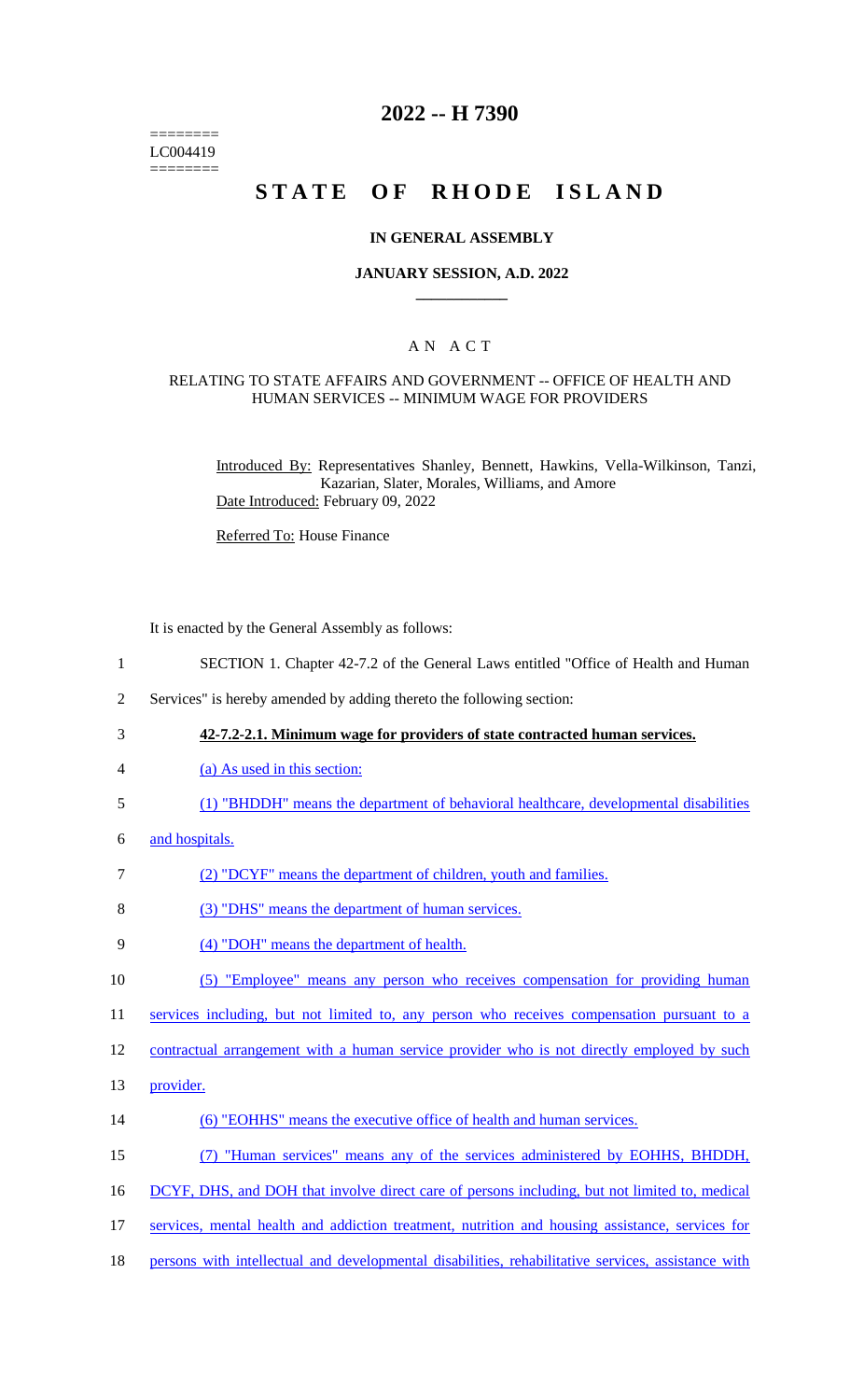1 activities of daily living, and residential and rehabilitative services.

 (b) Subject to available appropriations, the EOHHS, BHDDH, DCYF, DHS and DOH shall, effective July 1, 2023, adjust the wage rates in any contract with private human services providers, in accordance with standard accounting principles, as prescribed by the secretary of EOHHS, to provide a pro rata increase in salaries and wages of hourly employees, to reflect a starting hourly wage of no less than twenty-one dollars (\$21.00) for such employees. Such wage 7 rate adjustments shall reflect reasonable costs mandated by collective bargaining agreements with certified collective bargaining agents or otherwise provided by a human services provider to employees. Starting wages shall annually be adjusted by that prescribed in CPI-U. (b) Existing employees with one to five (5) years of service, shall have an hourly wage of 11 no less than twenty-one dollars (\$21.00); employees with five (5) to ten (10) years of experience shall have an hourly wage of no less than one hundred ten percent (110%) of twenty-one dollars (\$21.00) or twenty-three dollars and ten cents (\$23.10); employees with ten (10) to twenty (20) 14 years of experience shall have a hourly wage of no less than one hundred twenty percent (120%) of twenty-one dollars (\$21.00) or twenty-five dollars and twenty cents (\$25.20); and employees 16 with greater than twenty (20) years of experience shall have an hourly wage of no less than one 17 hundred thirty percent (130%) of twenty-one dollars (\$21.00) or twenty-seven dollars and thirty 18 cents (\$27.30). Such wage rates may be increased by collective bargaining agreements with certified collective bargaining agents or otherwise provided by a human services provider to employees. These wages shall annually be adjusted by that prescribed in CPI-U. (c) Nothing in this section shall require the EOHHS, BHDDH, DCYF, DHS and DOH to 22 adjust wage rates in a way that jeopardizes federal government reimbursement. Human services providers who receive such wage rate adjustments but do not provide an increase in employee wage 24 rates, in accordance with this section, may be subject to a rate decrease in the same amount as the wage rate increase adjustment by the EOHHS, BHDDH, DCYF, DHS and DOH.

26 SECTION 2. This act shall take effect on July 1, 2023.

#### ======== LC004419 ========